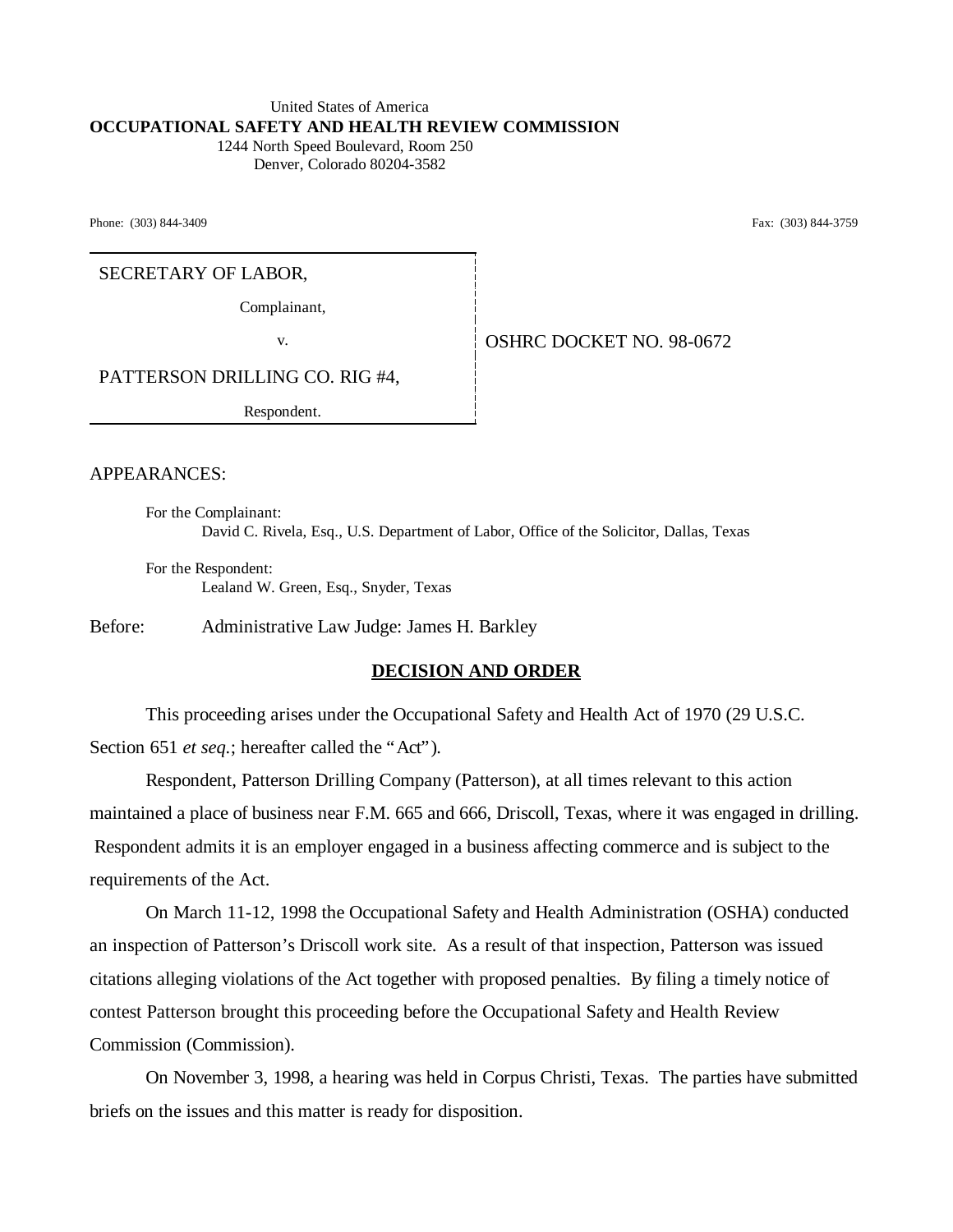## **Alleged Violation of §1910.23(c)(1)**

Citation 1, item 5 alleges:

29 CFR 1910.23(c)(1): Open sided floor(s) or platform(s) 4 feet or more above the adjacent floor or ground level were not guarded by standard railings (or the equivalent as specified in 29 CFR  $1910.23(e)(3)(i)$  through  $(v)$ ), on all open sides:

At the rig site, the V-Door on the rig floor had a 5-foot 9-inch loose chain used as a guardrail with no midrail, exposing the employees to a 20-foot fall.

The cited standard provides:

*Protection of open-sided floors, platforms, and runways.* (1) Every opensided floor or platform 4 feet or more above adjacent floor or ground level shall be guarded by a standard railing (or the equivalent as specified in paragraph (e)(3) of this section) on all open sides except where there is entrance to a ramp, stairway, or fixed ladder. . ..

Paragraph (e)(3) provides specifications for wood, pipe and structural steel railings, and goes on

# to state at  $(e)(3)(v)$ :

Other types, sizes, and arrangements of railing construction are acceptable provided they meet the following conditions (a) A smooth-surfaced top rail at a height above floor, platform, runway or ramp level of 42 inches nominal; (b) Strength to withstand at least the minimum requirement of 200 pounds top rail pressure; (c) Protection between top rail and floor, platform, runway, ramp, or stair treads, equivalent at least to that afforded by a standard intermediate rail;

# *Facts*

OSHA Compliance Officer (CO) Guadelupe Ozuna testified that there is a V-door consisting of a break in the standard guard rail opening onto a chute, where the drilling pipe is taken up on to the rig floor (Tr. 70-73, Exh. C-13, C-14). CO Ozuna testified that the V-door was not adequately guarded, in that there was only a single chain latched across the top of the opening (Tr. 72). The chain was not taut, drooping from 42" to within 36" of the rig floor, and there was no mid-rail (Tr. 74-75). Ozuna testified that six Patterson employees were working stacking pipe on the rig floor, which was muddy and kind of slippery, and that an employee leaning against the chain could go over or under it (Tr. 71, 73, 76, 78). Ozuna stated that an employee slipping through the V-door would fall 20 feet down the chute (Tr. 77). No Patterson employees had ever fallen through the V-door (Tr. 78). *Discussion*

It is clear that the single chain guarding the V-door did not meet the specifications set forth at  $§1910.23(e)(3)(iv)$ . In its brief, Patterson suggests that compliance with the cited standard would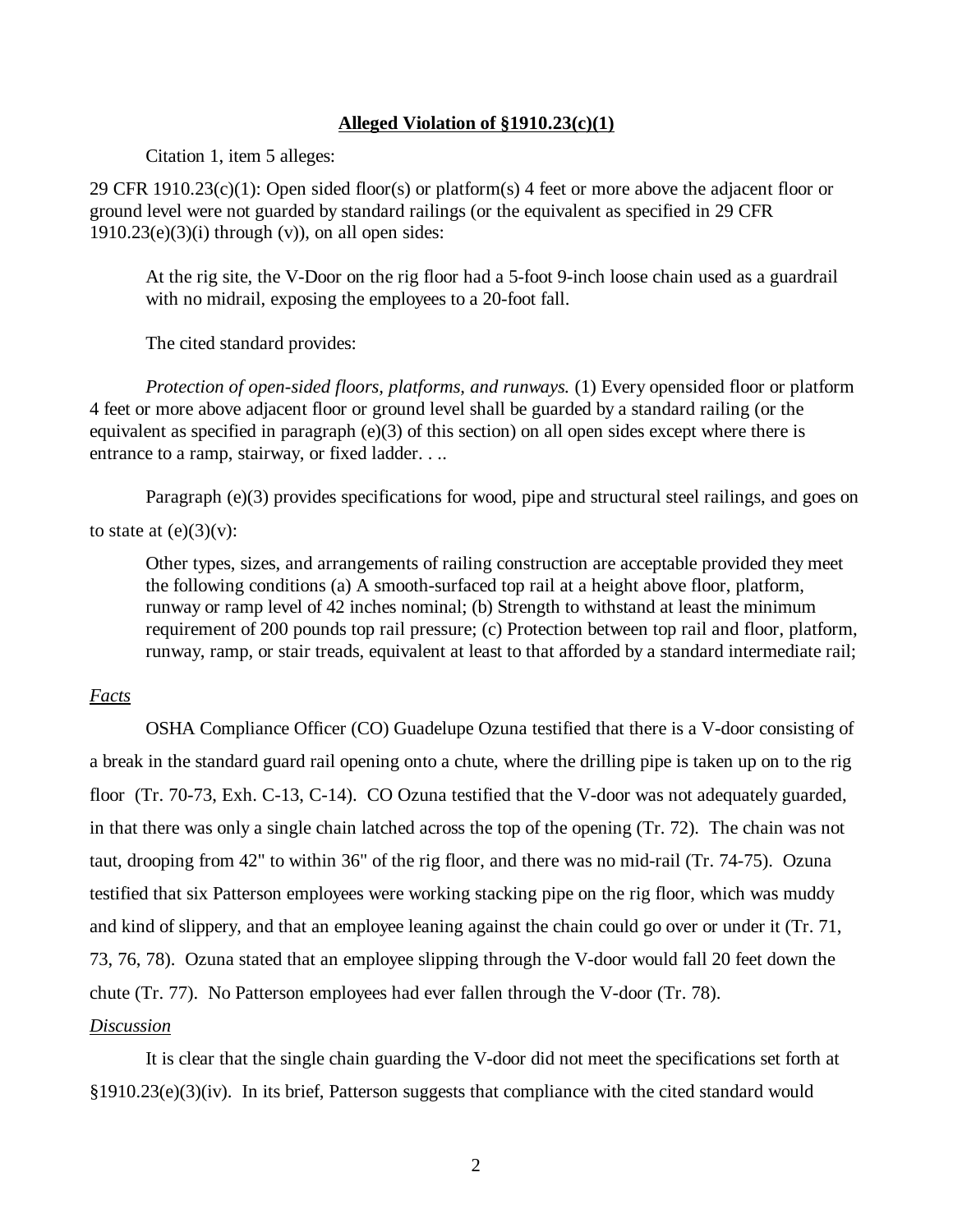prevent the accomplishment of its work. In support, however, Patterson states only that a toeboard would be crushed by the weight of pipe being dragged across it. Citation 1, item 5 contains no mention of a toeboard. Respondent has raised no cognizable defense to the cited violation, and item 5 will be affirmed.

# *Penalty*

A penalty of \$1,500.00 was proposed for this item. Ozuna believed that the likelihood of an accident occurring was high, despite the employer's provision of alternative, though not equivalent, protection (Tr. 78). Patterson is a large company, with over two thousand employees (Tr. 79). CO Ozuna testified that Patterson had no prior citations, and was afforded credit for good history (Tr. 79). Ozuna also reduced the gravity based penalty by 15% based on Patterson's good faith (Tr. 79).

Taking into account the relevant factors, I find that the gravity of the violation is overstated. Patterson departed from the standard to the extent that the top rail sagged six inches, and there was no midrail. No employee had ever sustained injury as a result of the nonconforming guard rail. A penalty of \$500.00 is appropriate.

# **Alleged Violation of §1910.151(c)**

Citation 1, item 7, as amended, alleges:

29 CFR 1910.151(c): Where employees were exposed to injurious corrosive materials, suitable facilities for quick drenching or flushing of the eyes and body were not provided within the work area for immediate emergency use:

At the rig site, the employer did not have an eyewash station for quick rinse when working with barite and caustic, exposing the employees to a serious eye injury, nor did the employer have a suitable facility for quick drenching of the face and body when exposure to caustic soda may occur.

The cited standard provides:

Where the eyes or body of any person may be exposed to injurious corrosive materials, suitable facilities for quick drenching or flushing of the eyes and body shall be provided within the work area for immediate emergency use.

## *Facts*

During his inspection, CO Ozuna noted 50 to 100 pound bags of caustic stored on the Patterson work site (Tr. 82). Patterson uses caustic soda, or sodium hydroxide, to mix with its drilling mud (Tr. 82, 94). Patterson stipulates that exposure to sodium hydroxide constitutes a severe health hazard (Tr. 134-35). CO Ozuna testified that where it contacts the eyes or skin, caustic causes severe burns (Tr. 83). Robert Hudgens, an OSHA industrial hygienist, testified that caustic soda, or sodium hydroxide is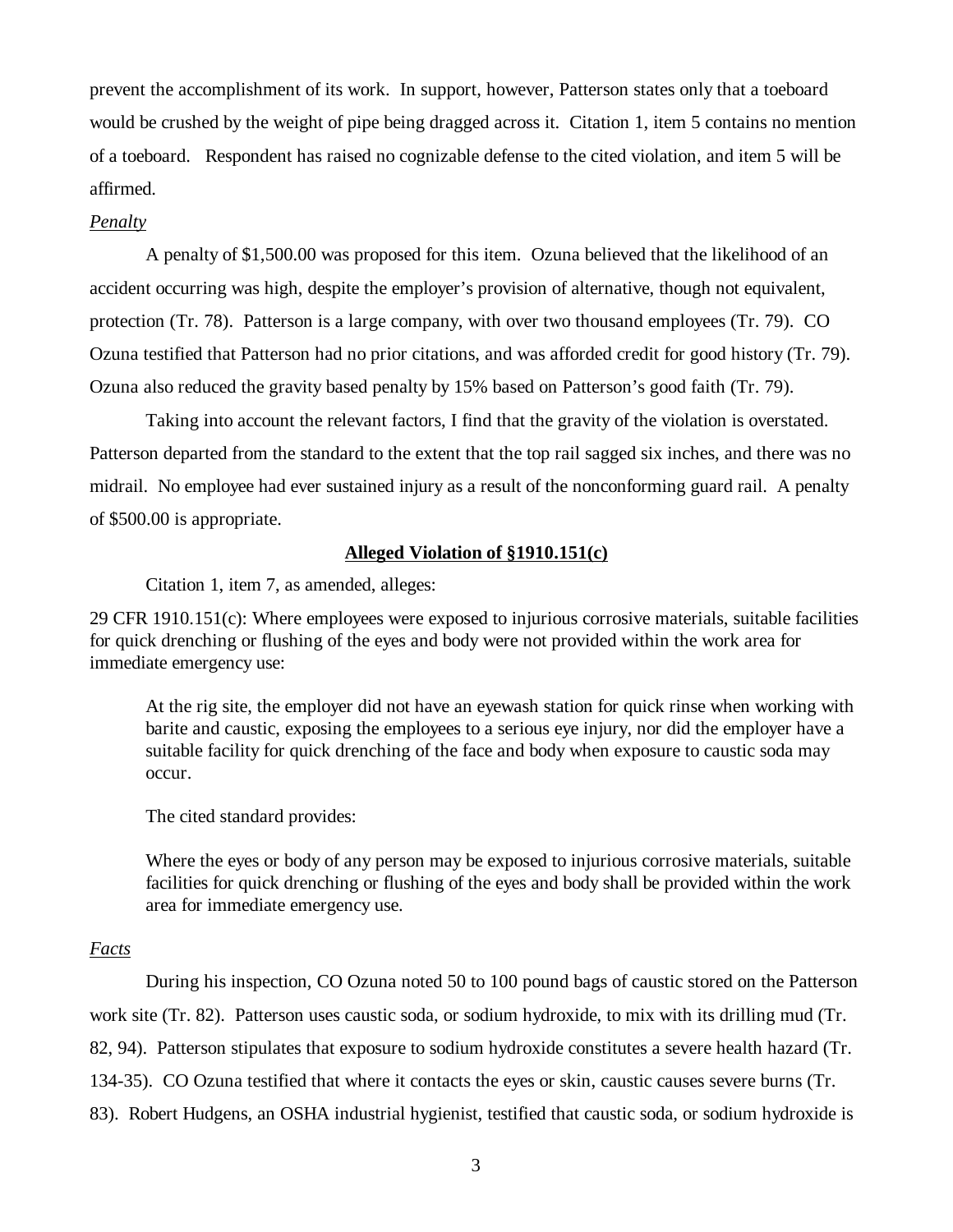an alkaline, which causes severe eye and skin burns when it touches the body (Tr. 135). In the eye, damage begins within seconds and can cause the lid to fuse to the eye (Tr. 136; Exh. C-4 through C-6).

Ozuna did not observe Patterson employees mixing the caustic; however, Mark Cullifer, Patterson's vice president, stipulated at the hearing that one employee was exposed to the cited hazard every three to six hours (Tr. 143-144). Patterson uses the caustic to adjust the pH level of the water in the drilling pipes to prevent corrosion (Tr. 142). Approximately every three to six hours, an employee cuts open a bag of caustic and dumps it into a 40 gallon tank of water before mixing it with the drilling mud (Tr. 84, 97, 104, 143-44). CO Ozuna testified that the probability of exposure was high, because of the likelihood of splash back when the caustic is mixed, and the exposed employee's proximity to the undiluted caustic (Tr. 100).

Cullifer testified that employees are required to wear safety goggles, as well as an apron and banded protective gloves when handling the caustic (Tr. 103, 145). Ozuna admitted that although personal protective equipment is not 100% effective in preventing exposure, it would be difficult for an employee to get caustic soda in his eyes while wearing the protective goggles (Tr. 102, 130). Ozuna noted that the goggles did not cover all of the employee's face; splash back from the caustic could strike the employees face and/or neck (Tr. 129-30). Hudgens also testified that goggles don't always fit snugly, and can leak (Tr. 165). Cullifer admitted that Patterson had one injury attributable to the caustic soda, when the caustic went down an employee's glove (Tr. 145, 147, 153).

Ozuna stated that Patterson had a single eyewash bottle, 3/4 full, 30 to 40 feet from the mud tank (Tr. 85). Cullifer testified that Patterson normally has two 32-ounce bottles available (Tr. 148). Ozuna testified that either one or two eyewash bottles were unsuitable, because they could not provide a stream of water for at least 15 minutes, as is required by the Material Safety Data Sheet provided for the caustic (Tr. 85, 90-91; Exh. R-6). Hudgens testified that the eyewash bottles were inadequate because an affected employee could not raise the lids of his eyes while using the bottles to flush his eyes (Tr. 160). Hudgens testified that industry standards recognized by the American Petroleum Institute require that an eyewash be capable of flushing both eyes simultaneously, and provide approximately a half gallon of water per minute to the affected area (Tr. 161-64; Exh. C-8). There were no quick drenching facilities in the work area (Tr. 126-27).

Ozuna testified that it was possible to bring in enough potable water to provide a self contained eye wash facility at the rig (Tr. 95, 126).

4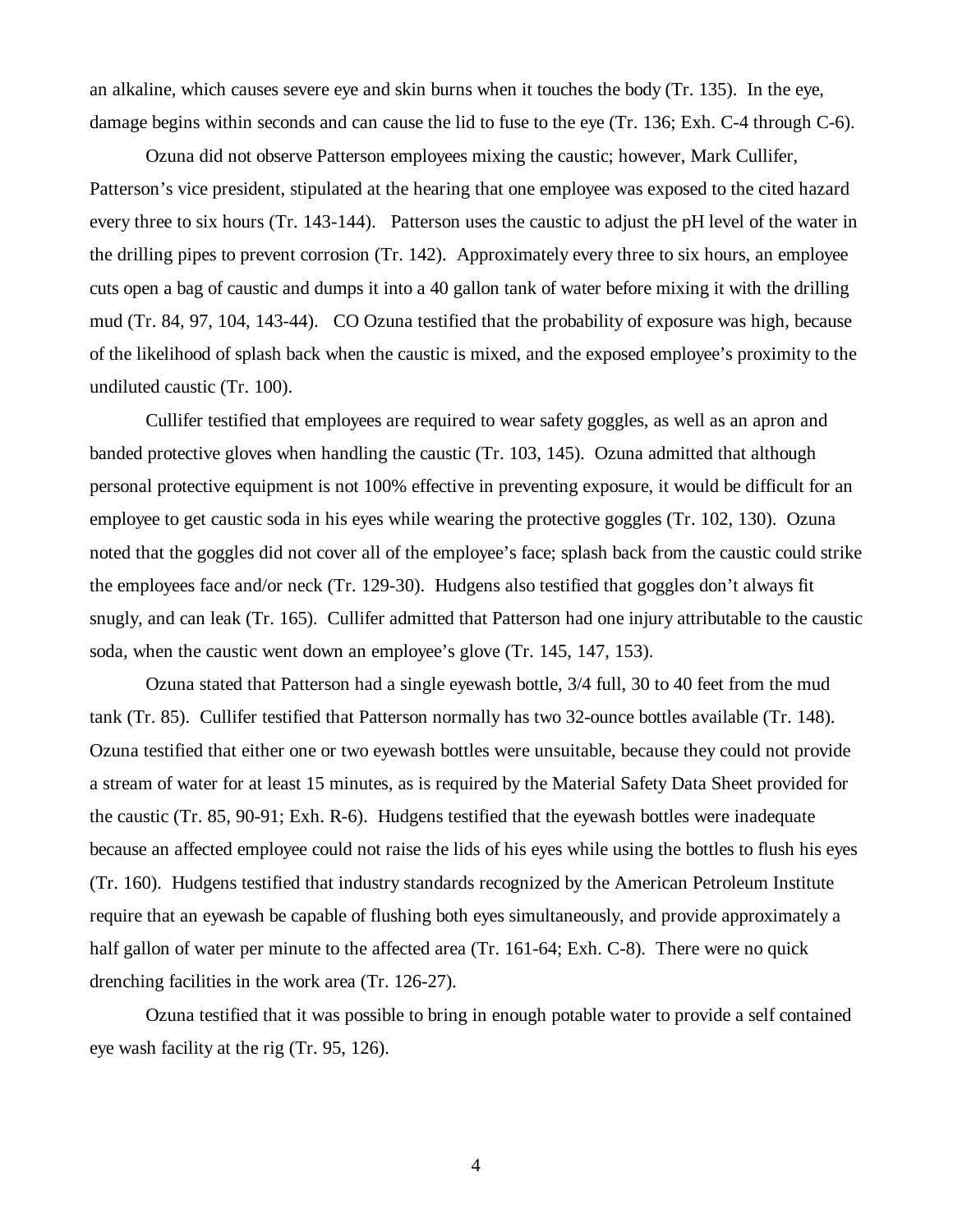#### *Discussion*

It is admitted that Patterson employees were exposed to the cited hazard. Patterson argues that the eyewash bottle provided was suitable, however, given that the probability of injury was remote due to the use of personal protective equipment.

Patterson relies on a March 8, 1982 OSHA directive providing guidelines regarding certain eye wash facilities (Exh. R-2). The guidelines require safety or health compliance officers to evaluate the potential for employee exposure to electrolytes in electric storage battery charging and maintenance areas, taking into account employee functions, use of personal protective equipment, and other precautions intended to prevent exposure. The guidelines specifically state that in areas where the extent of possible exposure to electrolytes is small, "an appropriate portable eye wash device containing not less than one gallon of potable water which is readily available and mounted for use is considered to provide minimum employee protection when proper personal protective equipment is used" (Exh. R-2,  $\P$ 2.b.).

In this case the CO testified that, even with Patterson's precautions in place, employees were likely to be exposed to the cited hazard because of the nature of sodium hydroxide and the way in which the caustic is handled. No facilities can be deemed "suitable," therefore, which do not provide a means for quick drenching of the face and neck. No such quick drenching facilities were provided; only a single 32 oz. bottle was provided for flushing the eyes. The single 32 oz bottle, moreover, is not an adequate eyewash under the 1982 guidelines, which specify delivery of at least a gallon of potable water from an "appropriate" eye wash. Both of the Secretary's witnesses testified convincingly that an appropriate eyewash must be capable of delivering water to both eyes simultaneously.

I find that Patterson failed to provide suitable quick drenching and/or eyewash facilities in the work areas; and that the Secretary has proven the cited violation.

#### *Penalty*

A penalty of \$2,625.00 is proposed for this item. CO Ozuna testified that both the severity of any injury, and the probability of an employee sustaining such an injury were high, because of the exposed employee's proximity to the undiluted caustic (Tr. 100).

Ozuna, however, did not see the caustic used, and failed to take into account Patterson's use of protective equipment, and so overstated the gravity of the violation. I find that the proposed penalty is excessive, a penalty of \$1,200.00 is appropriate and will be assessed.

5